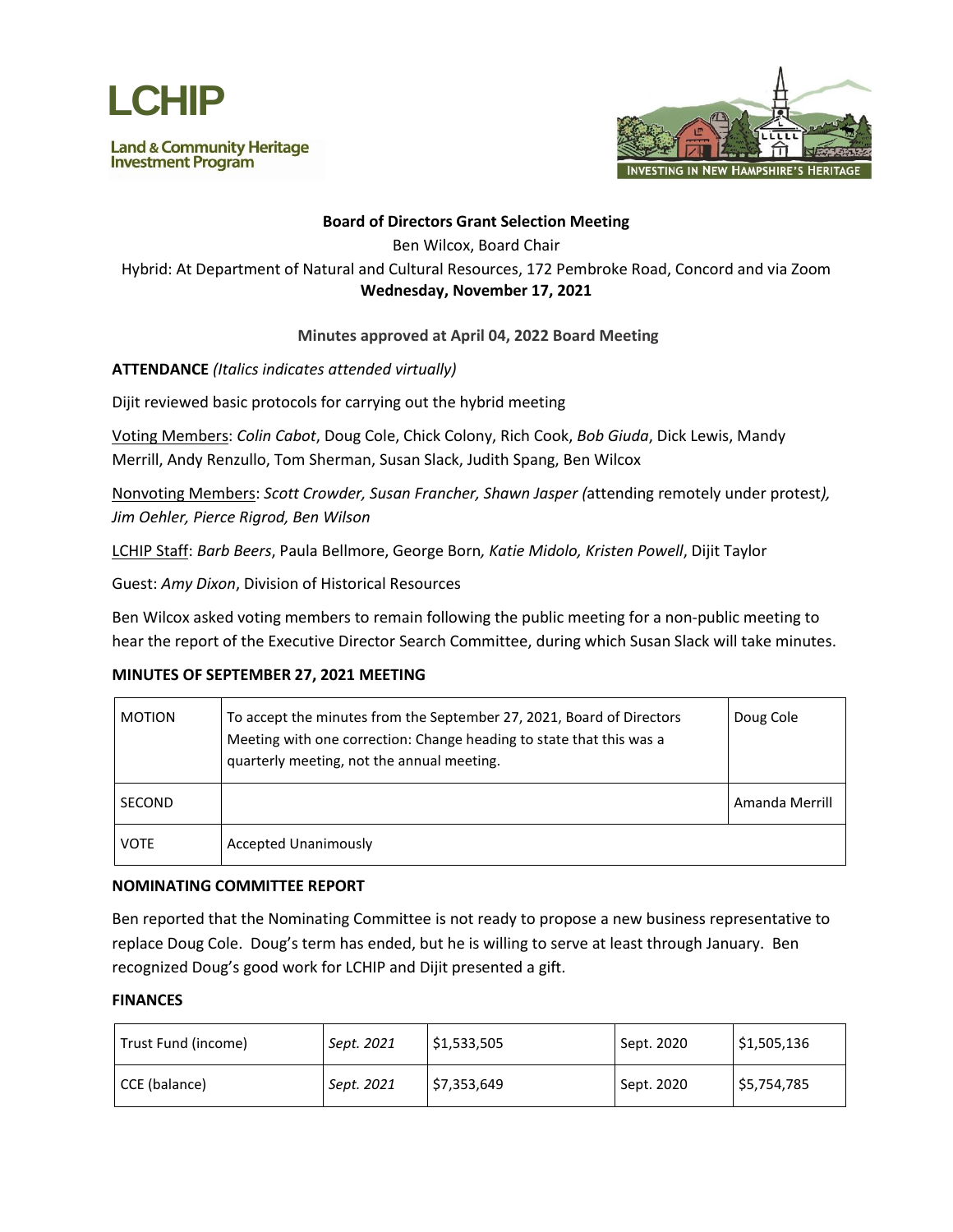# **CHANGES TO BYLAWS**

Susan moved to table discussion on possible changes to the bylaws pending a review of the proposed changes for consistency with RSA 227-M. The matter will be revisited at the January 2022 meeting.

# **WENTWORTH BROWN HOUSE, HAVERHILL**

George Born presented a request from Historic Haverhill Inc. to extend the grant expiration date for the GR16 (2017) award to the Wentworth Brown House from December 31, 2021 to December 31, 2022. Because this extension exceeds the maximum extension allowed by policy, Board approval is required. George provided an overview of the project, a summary of which was included in the meeting materials.

In 2017, Historic Haverhill Inc. (HHI) was awarded \$150,000 to acquire and stabilize the Wentworth Brown House in Haverhill, and to place permanent preservation restrictions on the building in the form of deed restrictions held by LCHIP within one month of acquisition, and a preservation easement held by the NH Preservation Alliance or another entity acceptable to LCHIP within six months of acquisition. Of the \$150,000 awarded, \$70,000 was to be allocated to direct acquisition costs and \$80,000 to emergency stabilization and indirect acquisition costs, including an estimated \$34,000 stewardship contribution to be paid to the easement holder.

HHI acquired the building in 2019, and undertook some stabilization work, but the required deed restrictions and easement have not been conveyed.

Staff proposes the Board approve the extension of the grant expiration date, subject to a restructured project agreement allocating the entire grant to rehabilitation and eliminating the requirement for a perpetual preservation easement, making the building would then be subject to a ten-year stewardship agreement in accordance with LCHIP's standard practice.

A long discussion followed covering topics including the building owner's viability, possible future uses/owners for the building, the importance of the building in the village landscape and the ability of the owner to meet the terms of LCHIP's Stewardship Agreement versus a preservation easement.

| <b>MOTION</b> | To extend the project completion date for the Wentworth Brown project to June<br>2022, with the understanding that George will convene a historic resource review<br>panel to consider potential solutions and make a recommendation to the Board at<br>the June, 2022 Board Meeting. | Susan Slack |
|---------------|---------------------------------------------------------------------------------------------------------------------------------------------------------------------------------------------------------------------------------------------------------------------------------------|-------------|
| <b>SECOND</b> |                                                                                                                                                                                                                                                                                       | Tom Sherman |
| <b>VOTE</b>   | <b>Accepted Unanimously</b>                                                                                                                                                                                                                                                           |             |

# **GRANT SELECTION INFORMATION**

# Conflict/Information List

The table below summarizes both areas of conflict of interest and relevant non-conflict information as reported by Board members and staff, based on the LCHIP Conflict of Interest Policy.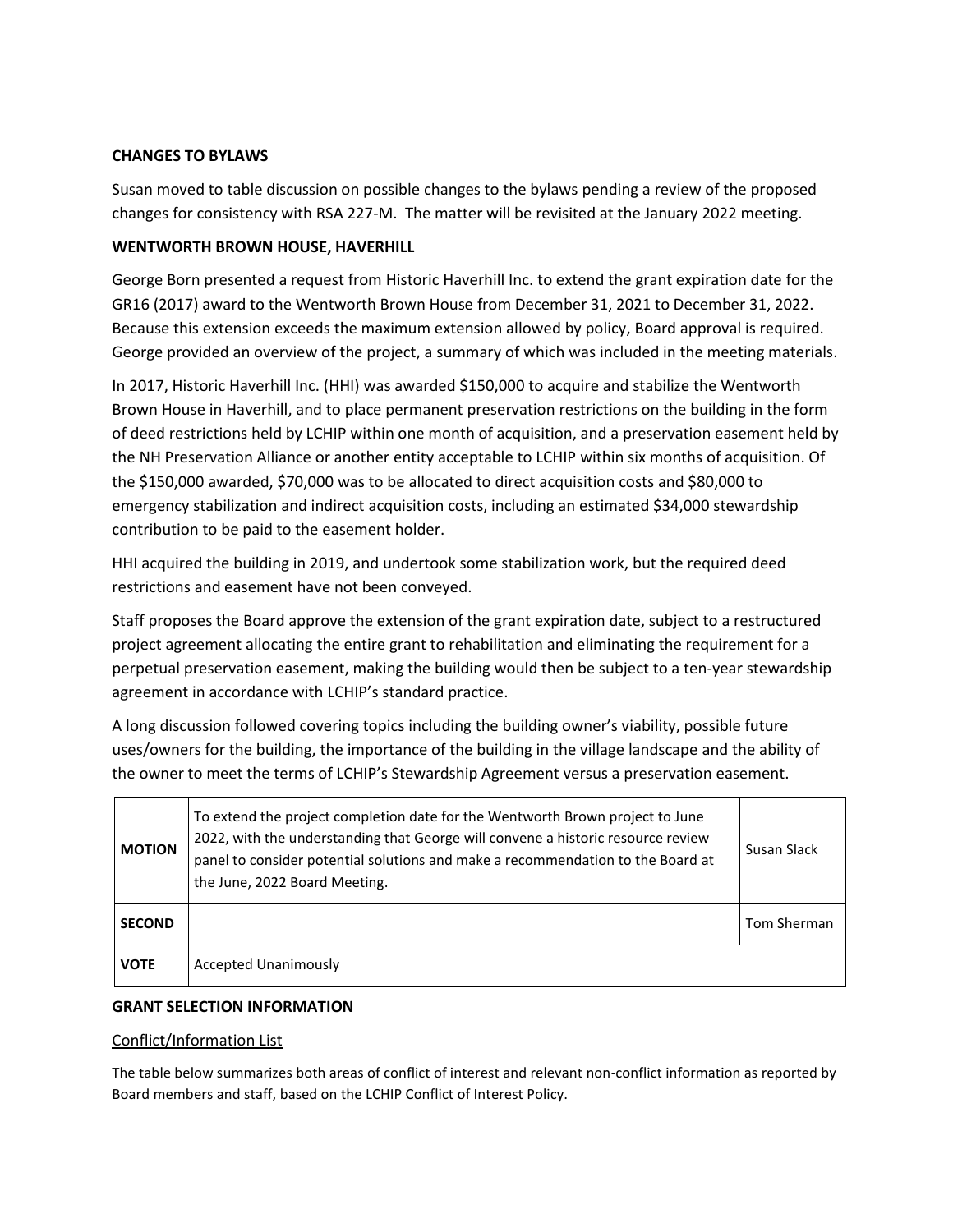| <b>Conflicts of Interest (by Person)</b>                                                                         |                                                                                                                      |                                                                                                                                                                           |  |
|------------------------------------------------------------------------------------------------------------------|----------------------------------------------------------------------------------------------------------------------|---------------------------------------------------------------------------------------------------------------------------------------------------------------------------|--|
| Colin Cabot                                                                                                      |                                                                                                                      | Both NHPA proposals (Gasholder and Block Grants)                                                                                                                          |  |
| Susan Francher                                                                                                   | Shelburne Bald Cap Peak                                                                                              |                                                                                                                                                                           |  |
| <b>Mandy Merrill</b>                                                                                             |                                                                                                                      | Both SELT proposals (Greenland, Great Bay Farm and Newmarket, Gaziano Tract)                                                                                              |  |
| Dijit Taylor                                                                                                     | Dimond Hill Farm                                                                                                     |                                                                                                                                                                           |  |
| Ben Wilson                                                                                                       |                                                                                                                      | Both NHPA proposals (Gasholder and Block Grants)                                                                                                                          |  |
|                                                                                                                  | <b>Informational Disclosures (by Person)</b>                                                                         |                                                                                                                                                                           |  |
| <b>Barb Beers</b>                                                                                                |                                                                                                                      | Lives in Concord (Gasholder and Block grants)                                                                                                                             |  |
| Paula<br>Bellemore                                                                                               |                                                                                                                      | Member/supporter of FLT (Rand Brook), SELT (Greenland, Great Bay Farm and Newmarket,<br>Gaziano Tract) and SPNHF (Rochester, Shelburne x 2)                               |  |
| George Born                                                                                                      |                                                                                                                      | Lives in Concord and is member of NHPA (Gasholder and Block grants)                                                                                                       |  |
| <b>Bob Giuda</b>                                                                                                 |                                                                                                                      | Proposals in his senate district (Grafton, Wilmot x 2, New Hampton Huckins Farm)                                                                                          |  |
| Jim Oehler                                                                                                       | proposal                                                                                                             | Member of SPNHF (Rochester, Shelburne), Employed by NHFG, may support Rand Brook                                                                                          |  |
| <b>Mandy Merrill</b>                                                                                             |                                                                                                                      | Lives in Durham (Bickford-Chesley House), member of AMC (Chatham, Conant Lodge), SPNHF<br>(Rochester, Shelburne x 2), member of NHPA (Gasholder and Block grants)         |  |
| Katie Midolo                                                                                                     |                                                                                                                      | Lives in Concord (Gasholder and Block grants)                                                                                                                             |  |
| Andy Renzullo                                                                                                    |                                                                                                                      | Gasholder - will vote if it comes to legislature                                                                                                                          |  |
| Tom Sherman                                                                                                      | Lives in Rye                                                                                                         |                                                                                                                                                                           |  |
| Susan Slack                                                                                                      |                                                                                                                      | Employer supports work in Andover (Potter Place Depot & Town Hall), Belmont (Gale School),<br>Franklin Church, Gilmanton (Old Town Hall) and Wolfeboro (Whiteface access) |  |
| <b>Judith Spang</b>                                                                                              | Lives in Durham (Bickford-Chesley House), member of SELT (Greenland, Great Bay Farm and<br>Newmarket, Gaziano Tract) |                                                                                                                                                                           |  |
| Dijit Taylor                                                                                                     | grants), daughter works for AMC                                                                                      | Member of Currier (Chandler House), SPNHF (Rochester, Shelburne x 2), NHPA (Gasholder, Block                                                                              |  |
| Ben Wilcox                                                                                                       | Lives in Conway and employer has relationship with USVLT (Pine Hill Forest)                                          |                                                                                                                                                                           |  |
| No Conflicts of Interest or Disclosures<br>Doug Cole, Chick Colony, Rich Cook, Scott Crowder, Shawn Jasper, Dick |                                                                                                                      |                                                                                                                                                                           |  |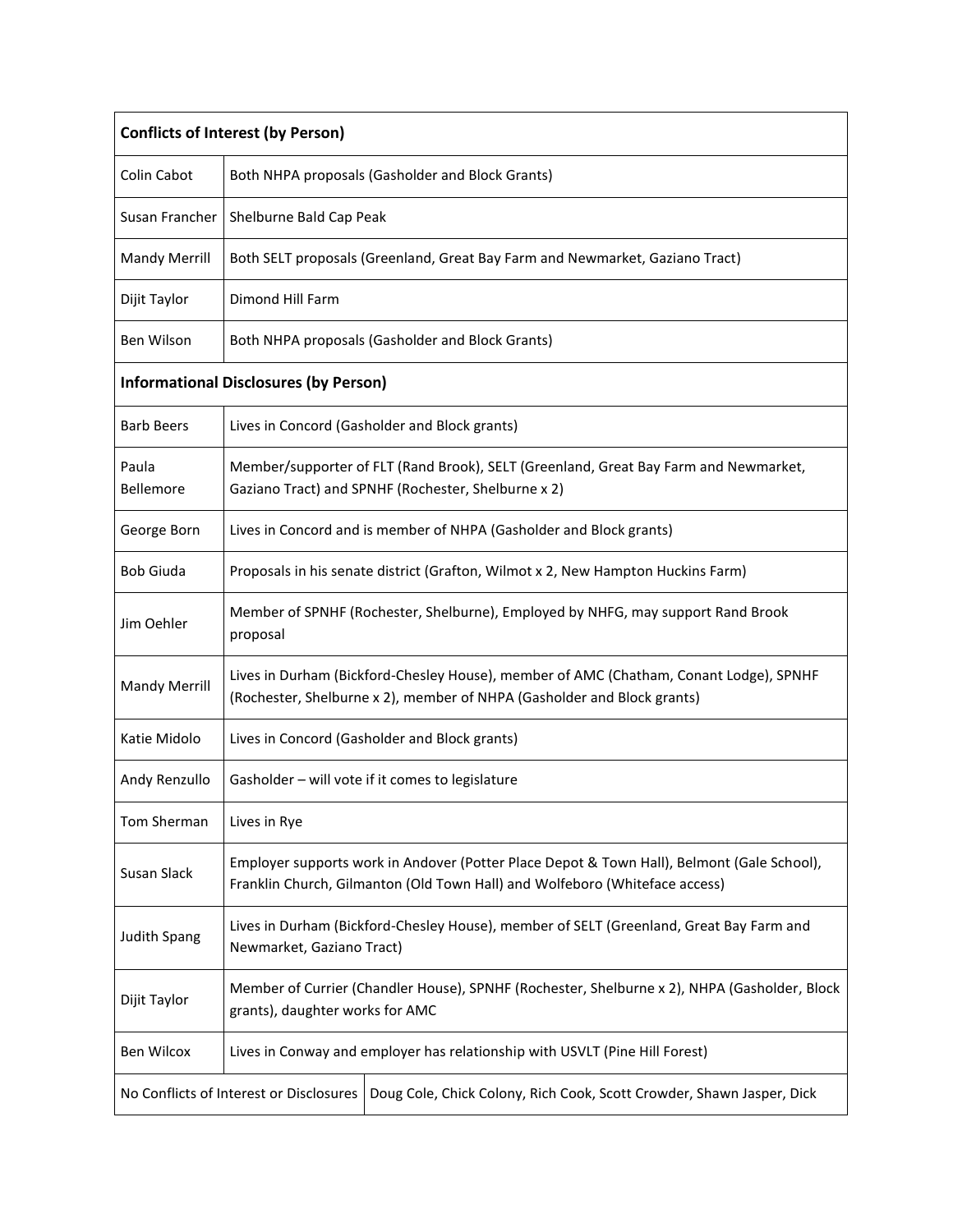|  | Lewis, Pierce Rigrod |
|--|----------------------|
|--|----------------------|

### Finance Committee recommendation regarding available funds

The Finance Committee has reviewed the monies available for grant making this year. The fees that support LCHIP's grants are budgeted at \$5,000,000 for the current biennium and appear to be coming in over budget, in part because of the booming real estate market. There was also some money left over from FY 21. Money needs to be held out for the CCE allocations for the grants to be decided at this meeting (a maximum of \$212,500) and for a transfer for administrative costs for FY '23, estimated at \$314,758. Taking those needs into considerations, the total amount available for grant making this year is \$5,798,950. Since the total amount requested in this grant round is \$5.5, the Board does not need to vote on the amount to distribute and grant making must focus more than ever on project quality. Proposal Discussion

Prior to the Board meeting Review Panels met and assigned each proposal a rank between one and five, with five being the highest. The Panels also provided recommendations for changes to project scopes of work and/or grant awards for the Board's consideration. These recommendations were included on the proposal summaries included in Project Summary Books distributed to each Board member prior to the meeting. Each Board member also had access to full proposals for each request either online or by contacting LCHIP Staff.

The Board considered each proposal in rank order, with time allotted for discussion as requested. Board members with a conflict of interest for any proposal either left the room (if physically present) or were left the Zoom meeting (if attending virtually) during the relevant discussion. Following deliberations the following motions were made:

|               | <b>MOTION</b>   To fund the following proposals at the amount indicated for the scope of work listed. | Tom Sherman          |                      |
|---------------|-------------------------------------------------------------------------------------------------------|----------------------|----------------------|
| <b>SECOND</b> |                                                                                                       |                      | <b>Mandy Merrill</b> |
| <b>VOTE</b>   |                                                                                                       | Approved Unanimously |                      |

| <b>Town, Project Name</b>                        | Amount, Recipient, Scope of Work                                                                                                                          |
|--------------------------------------------------|-----------------------------------------------------------------------------------------------------------------------------------------------------------|
| Alstead, Kroka Farm                              | \$72,500 to Kroka Expeditions to support conveyance of a 15-acre conservation<br>easement to Monadnock Conservancy or another entity acceptable to LCHIP. |
| Andover, Town Hall                               | \$16,395 to the Andover Community Hub to replace the asphalt roof on the Andover<br>Town Hall.                                                            |
| Andover, Potter Place<br><b>Railroad Station</b> | \$15,000 to the Andover Historical Society to repair the slate roof, replace gutters &<br>repair existing drains on the Potter Place Railroad Station.    |
| Antrim Grange Hall                               | \$10,000 to Antrim Grange No. 98 to replace the asphalt roof, and install flashing and<br>ice/water shield on the Grange Hall.                            |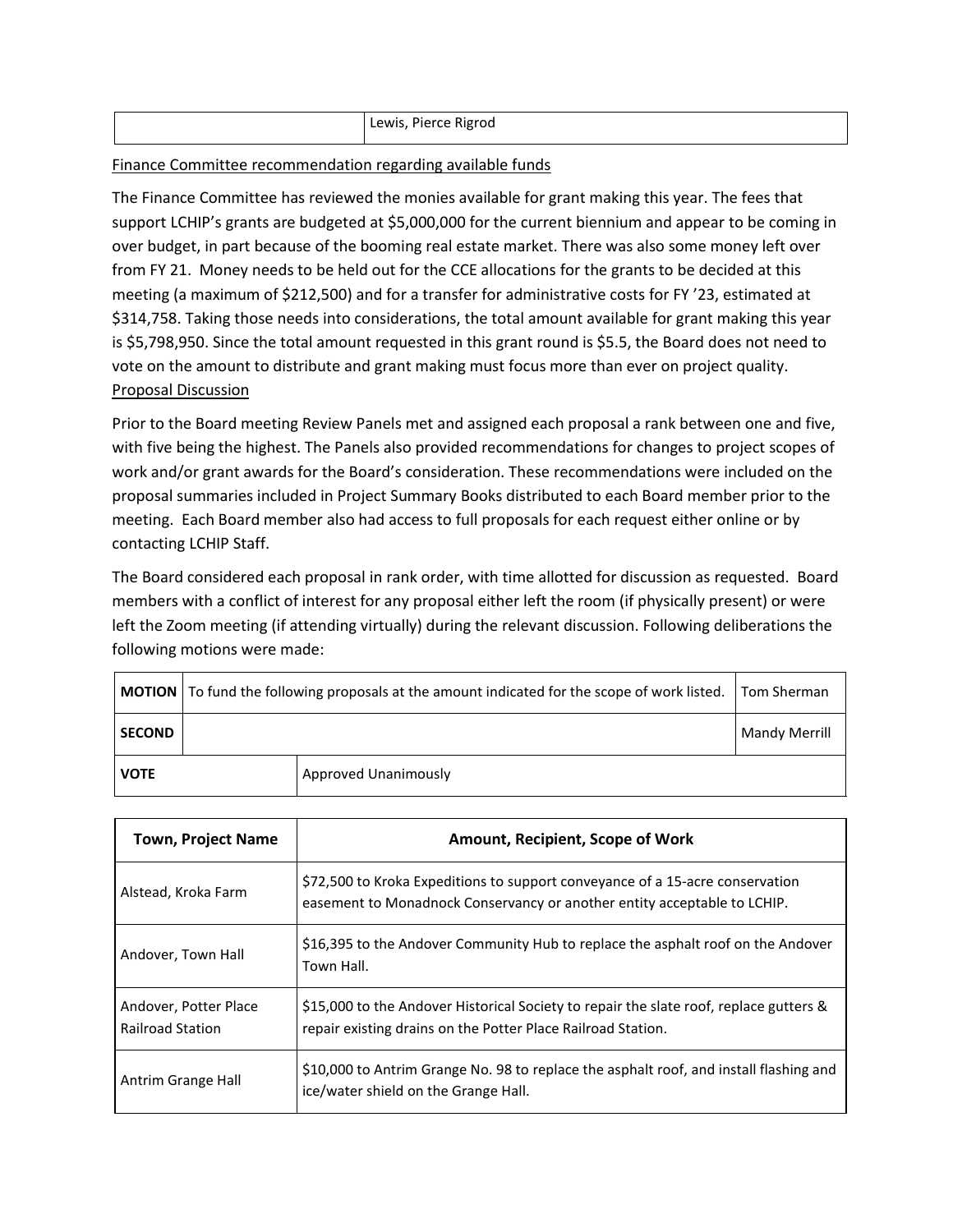| Belmont, Gale School                                 | \$369,000 to the Lakes Region Community Developers for comprehensive<br>rehabilitation of the 1894 Gale School, to include carpentry, thermal/moisture<br>protection, doors & windows, finishes, mechanical systems, and electrical.                            |
|------------------------------------------------------|-----------------------------------------------------------------------------------------------------------------------------------------------------------------------------------------------------------------------------------------------------------------|
| Berlin, St. Anne Church                              | \$5,250 to St. Anne's Church to complete an Historical Building Assessment of the<br>1900 St. Anne Church.                                                                                                                                                      |
| Charlestown, Cotton Barn                             | Do not fund. The Fort at No. 4 requested \$15,000 to replace the Cotton Barn's wood<br>shingle roof with a textured metal substitute.                                                                                                                           |
| Charlestown, Former<br><b>Connecticut River Bank</b> | \$55,187 to the Diocese of the Northeast, Anglican Church in America to remove the<br>Former Connecticut River Bank's non-historic concrete-block chimney and complete<br>repairs to its masonry, windows, exterior woodwork & slate roof.                      |
| Chatham, Conant Lodge                                | Do not fund. The Appalachian Mountain Club requested \$103,500 to complete a<br>comprehensive rehabilitation of the 1908 Conant Lodge, including preservation of its<br>main block (foundations, framing, ceilings, interior finishes).                         |
| Chesterfield, Stone House<br>Tavern                  | Do not fund. Chesterfield Historical Society requested \$147,000 to install a 2nd-floor<br>emergency egress, separate apartment 1, complete porch renovations and electrical<br>upgrades, install a curtain drain and ADA entrance, and re-set entrance stones. |
| Claremont<br>City Hall/Opera House                   | \$91,000 to the City of Claremont to repair and restore 37+ windows in the Opera<br>House section of the Claremont City Hall.                                                                                                                                   |
| Concord, Dimond Hill Farm                            | Do not fund. Equity Trust, Inc. requested \$7,000 to complete a multi-facted study of<br>Dimond Hill Farm, Concord.                                                                                                                                             |
| Conway, Pine Hill<br><b>Community Forest</b>         | \$94,000 to the Upper Saco Valley Land Trust to support the acquisition of 134 acres<br>located at or near Rt 16 & Eagles Way, Conway NH                                                                                                                        |
| Cornish, Beaman Casino<br>House                      | \$75,000 to Opera North to complete site work, repair and paint the roof, and repair<br>storm window sashes and exterior masonry on the 1888 Beaman Casino House.                                                                                               |
| Derry, Old Academy<br><b>Building</b>                | \$52,500 to Pinkerton Academy to repair siding and trim on the 1815 Old Academy<br>Building, and to paint the exterior, repair shutters, repoint the foundation, replace<br>cast iron waste pipe with PVC, and improve fire protection.                         |
| Dover, First Parish Church                           | \$140,630 to the First Parish Church for steeple work, repair of windows in the rear<br>annex and sanctuary, and exterior trim repair and painting to the 1829 First Parish<br>Church building.                                                                 |
| Durham, Bickford Chesley<br>House                    | \$13,500 to the Town of Durham to expand the existing 2020 Conditions Assessment<br>of the 1804 Bickford Chesley House.                                                                                                                                         |
| Exeter, Wiggin-Raynes                                | \$100,000 to the Town of Exeter to make repairs to the interior lower and main levels                                                                                                                                                                           |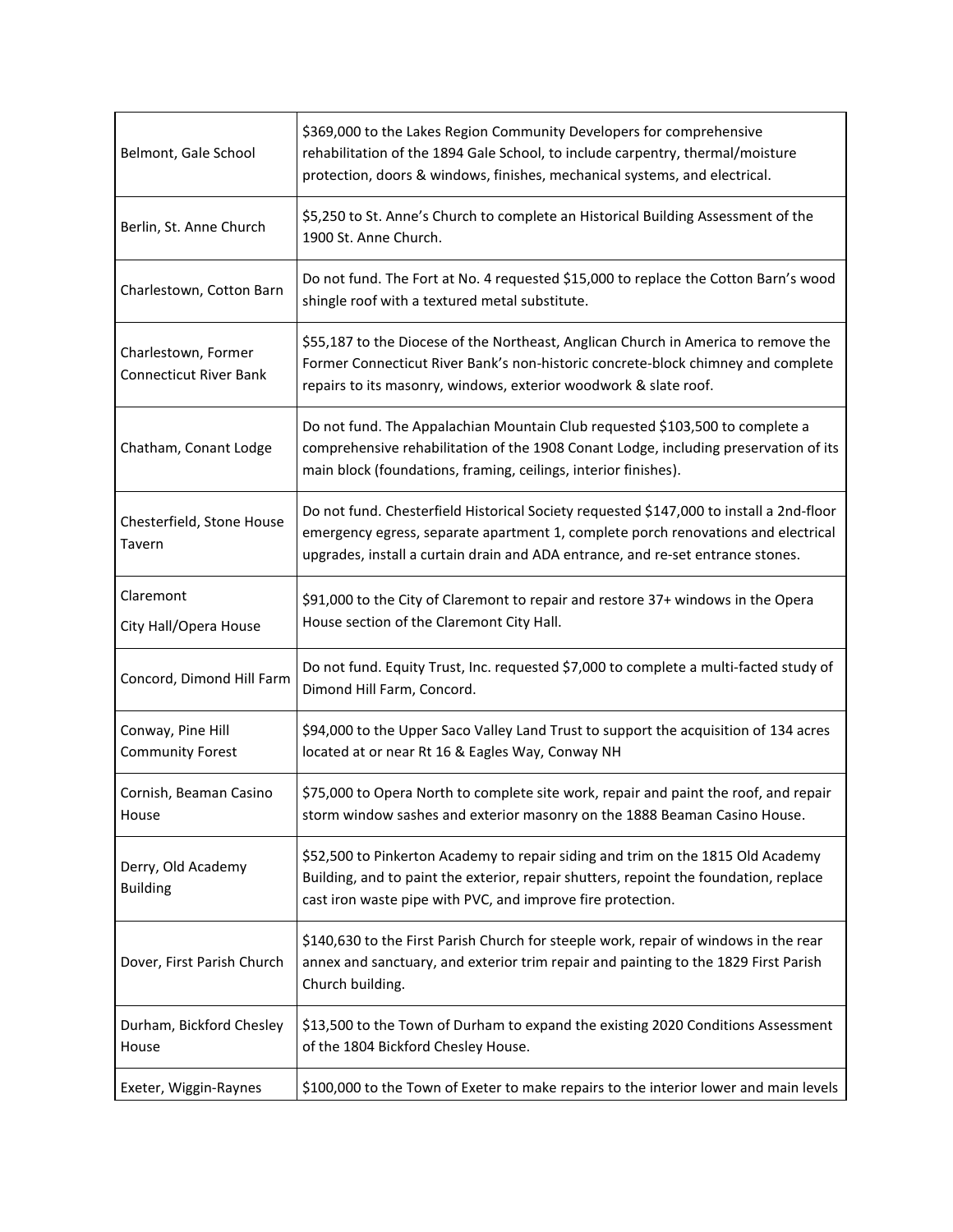| Barn                                         | and exterior of the 1860 Wiggin-Raynes Barn.                                                                                                                                                                                                                                                                                                             |
|----------------------------------------------|----------------------------------------------------------------------------------------------------------------------------------------------------------------------------------------------------------------------------------------------------------------------------------------------------------------------------------------------------------|
| Francestown, Rand Brook<br>Connectivity      | \$97,749 to the Francestown Land Trust, Inc. for acquisition and perpetual<br>conservation of 40 acres located along Cressey Hill Road in Francestown.                                                                                                                                                                                                   |
| Franklin Congregational<br>Christian Church  | \$35,000 to the Congregational-Christian Church of Franklin to repair and rebuild the<br>steeple/belfry and add lightening protection on the 1820 Franklin Congregational<br>Christian Church.                                                                                                                                                           |
| Gilmanton, Odd Fellows<br>Hall/Old Town Hall | \$75,000 to restore windows and add storm windows; paint building exterior; add<br>point-of-use heaters/wiring; basement improvements; ADA improvements, grading;<br>refinish auditorium floor; fire/safety improvements.                                                                                                                                |
| <b>Grafton Center</b><br>Meetinghouse        | \$200,000 to clapboard/trim repair; window/doors/storms; bell tower restoration;<br>painting (exterior and interior); wood flooring/wainscot/trim; insulation; plaster;<br>gallery columns; mechanical, electrical, & plumbing systems.                                                                                                                  |
| Greenland, Great Bay<br>Farm                 | \$500,000 for a154-acre agricultural land easement acquisition. Amount requested<br>was \$400,000.                                                                                                                                                                                                                                                       |
| Jackson Community<br>Church                  | \$12,250 to paint exterior; repair and re-install original shutters; repair the belfry and<br>steeple; create new historically appropriate signage.                                                                                                                                                                                                      |
| Keene Unitarian<br>Universalist Church       | \$7,500 for Planning Study to develop rehabilitation plan                                                                                                                                                                                                                                                                                                |
| Langdon Congregational<br>Church             | \$212,801 to lift building, replace falling rubblestone with concrete foundation,<br>replace rotten floor timbers, create ADA access via concrete ramp & doorway<br>modification, add concrete steps, secondary egress, (back door), & ADA parking; re-<br>grade earth to improve drainage; add rough plumbing; and add new electrical<br>service panel. |
| Manchester, Chandler<br>House                | \$300,000 to remove aluminum siding, repair clapboards and trim;<br>repair/paint/restore windows, add new storm windows; re-open blocked windows;<br>basement windows/bulkhead; repair rear and main porches and steps; repair<br>interior plaster and protect historic interior finishes.                                                               |
| Mont Vernon Town Hall                        | \$25,000 to restore historic window sashes and install storm windows.                                                                                                                                                                                                                                                                                    |
| Nashua, First Church                         | \$60,000 to repair/repoint inside tower: steeple roof, repoint tower, exterior: chime<br>clappers: lighting inside tower.                                                                                                                                                                                                                                |
| New Hampton, Huckins<br>Farm                 | \$236, 500 for 125-acre Agricultural Land Easement acquisition                                                                                                                                                                                                                                                                                           |
| Newmarket, Gaziano Tract                     | \$150,000 for 32-acre fee acquisition.                                                                                                                                                                                                                                                                                                                   |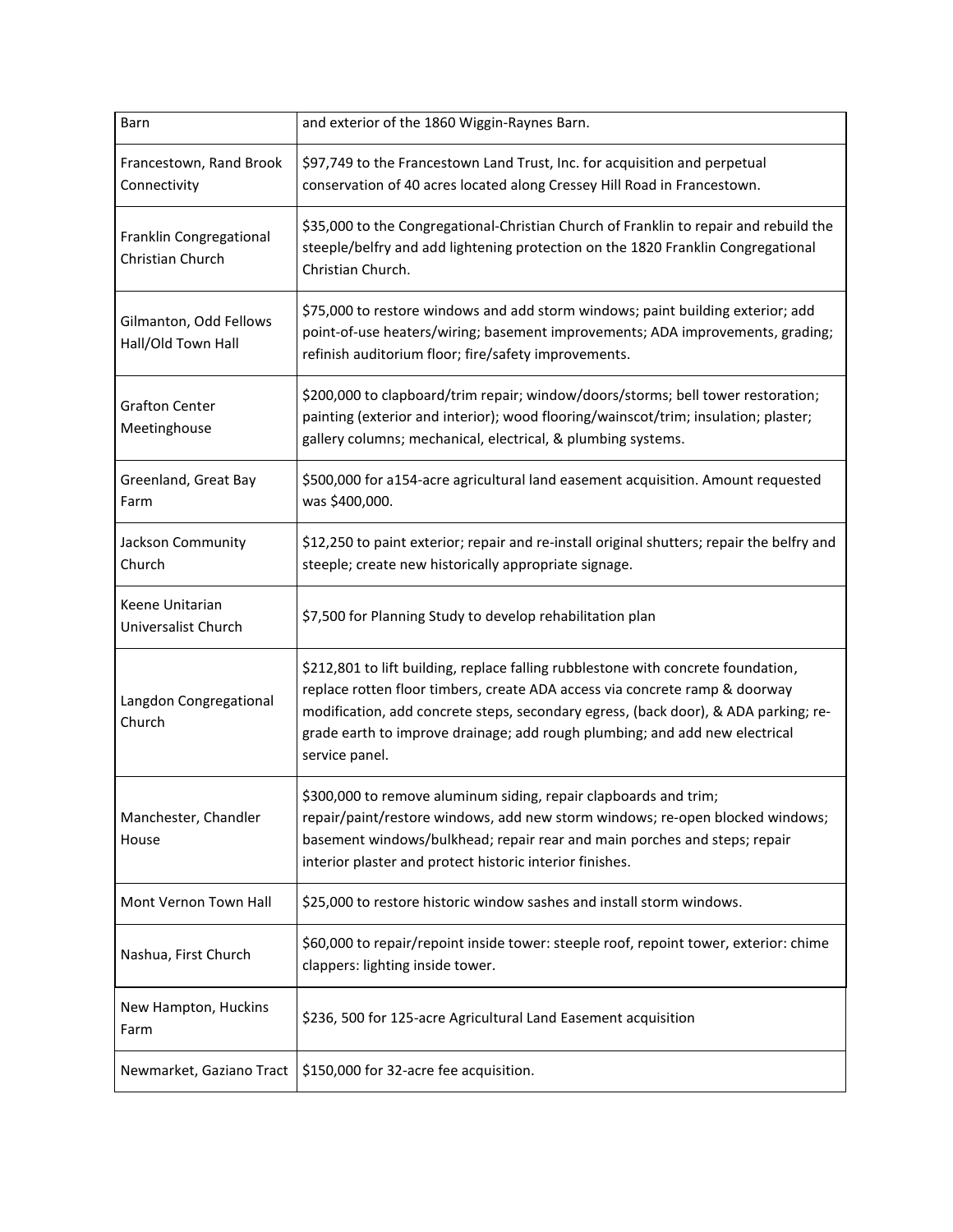| Newport Opera House                                     | \$41,191 to replace stage & green-room door; repair front step railings & rehab<br>concrete stairs; and replace bulkhead.                                                                                                                                                                                                                                          |
|---------------------------------------------------------|--------------------------------------------------------------------------------------------------------------------------------------------------------------------------------------------------------------------------------------------------------------------------------------------------------------------------------------------------------------------|
| Rochester, Champlin<br><b>Forest Addition</b>           | \$115,000 for 122-acre fee acquisition                                                                                                                                                                                                                                                                                                                             |
| Rye, St. Andrews-by-the-<br>Sea                         | \$25,000 to repoint mortar                                                                                                                                                                                                                                                                                                                                         |
| Salem Old Town Hall                                     | \$46,640 for window restoration. (Requested \$116,206 for windows plus exterior<br>siding, painting, masonry, concrete walkway, electrical, ceiling & interior carpentry)                                                                                                                                                                                          |
| Shelburne, Bald Cap Peak                                | \$400,000 for 1,030-acre fee acquisition by Forest Society, possible CE held by DNCR                                                                                                                                                                                                                                                                               |
| Shelburne Valley Forest                                 | \$500,000 for 2,717-acre fee acquisition to Forest Society                                                                                                                                                                                                                                                                                                         |
| <b>Statewide Preservation</b><br><b>Planning Grants</b> | \$60,000 for Block Grant to support 12-15 small planning studies and building<br>assessments                                                                                                                                                                                                                                                                       |
| Sutton, South Sutton<br>Meetinghouse                    | \$20,000 to repair siding and trim; repair and paint shutters: paint front doors and<br>casing; and paint remaining exterior                                                                                                                                                                                                                                       |
| Wakefield, Drew Mill Dam                                | \$65,000 to rehabilitate dam to comply with safety regulations, including berm-work,<br>raise abutment, add slab over turbine bay inlet, add curb to existing abutment, lower<br>crest level of primary spillway, remove debris, alter waste gate, lower level of left<br>secondary spillway, install new access bridge, and work on 2 <sup>nd</sup> spillway wall |
| Wakefield, Union Hotel                                  | \$50,000 to complete overhaul of 2 <sup>nd</sup> & 3 <sup>rd</sup> floor hotel rooms, corridors, and<br>staircases, including adding insulation & heating, carpentry & doors; mechanical,<br>electrical, & plumbing: and hardware, fixtures, & finishes.                                                                                                           |
| Wilmot, North Wilmot<br>Meetinghouse                    | \$17,600 to repair windows, bell tower sills, and structural work under church                                                                                                                                                                                                                                                                                     |
| Wilmot Town Hall                                        | \$305,303 to permanently raise building; repair/replace floor system/paving; add<br>insulation, paint exterior; replace roof electrical work; window restoration;<br>mechanical; and floor refinishing.                                                                                                                                                            |
| Wolfeboro, Whiteface<br>Access                          | \$37,500 for 11-acre fee acquisition (loan repayment) with CE                                                                                                                                                                                                                                                                                                      |

| <b>MOTION</b> | To award \$300,000 to the Concord Gasholder proposal, contingent upon Board review<br>and approval of a revised ownership pattern/project structure that meets the<br>requirements of RSA 227-M, presented no later than November 1, 2022. | Dick Lewis |
|---------------|--------------------------------------------------------------------------------------------------------------------------------------------------------------------------------------------------------------------------------------------|------------|
|---------------|--------------------------------------------------------------------------------------------------------------------------------------------------------------------------------------------------------------------------------------------|------------|

Ē

٦